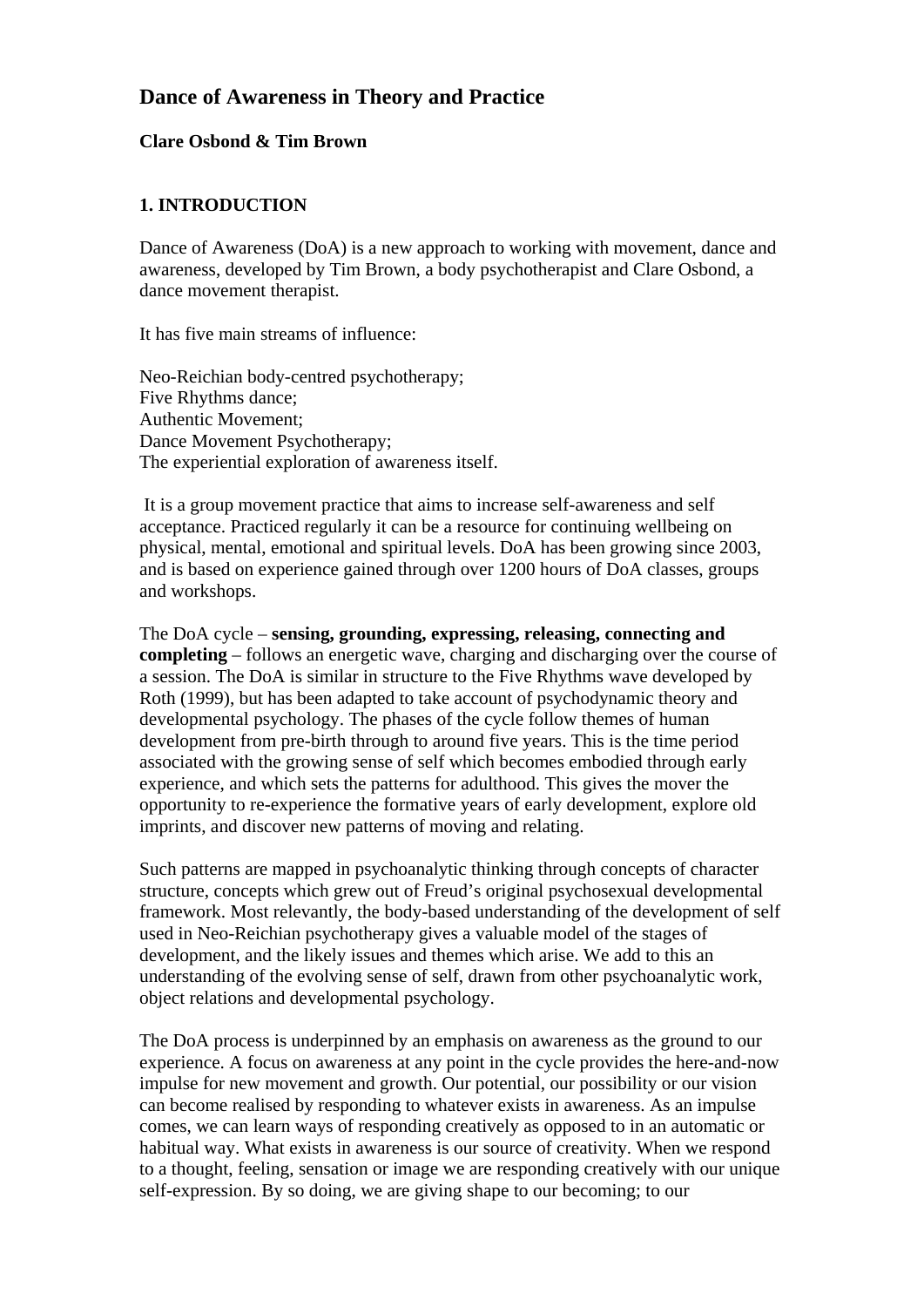actualisation. The Gestalt cycle of experience provides a useful awareness-driven model here.

Music is an important element of the process, helping to evoke our embodied responses. The music guides the group through six sequential phases which together form a continuous wave of energy. The phases are described in more detail in the Practice section below, but are briefly:

- **Sensing** the body directly bringing attention to the physical sensations of flesh, muscle and bone;
- **Grounding** our bodies in connection to the earth, receiving support;
- **Expressing** the shapes, patterns and movements that are ready to take form;
- **Releasing** the energy that is ready to move in the body;
- **Connecting** deeper into ourselves and outwards with others and the world;
- **Completing** the journey and returning to our true nature.

### **2. METHODOLOGY**

Our methodology is phenomenological and influenced by Gestalt and non-dual concepts of awareness. By 'non-dual' we mean an appreciation of awareness as the unchanging ground of experience (eg Wilber 2001, Gill 2004) – whatever emerges into awareness may be given shape, take form, and find expression in movement.

We encourage participants to respond spontaneously by following their internal impulses and trying out new ways of moving and interacting. This calls for a courage and a willingness to be self-directed and take responsibility for their own process. As we move through the cycle, we invite participants at intervals to 'come back to awareness'. For us, this means experiencing whatever is emerging here and now, and putting to one side our beliefs, assumptions and explanations, in the interests of giving ourselves permission to allow whatever is ready to come into awareness. What presents itself may be a breath pattern, an image, an emotion, or a bodily sensation. The aim is simply to be present with whatever is happening, and to fully experience it by directly experiencing it in the body.

# **3. THEORETICAL BACKGROUND**

Over time, countless approaches have evolved for working with the body-mind. Some work principally with the body, others seek to increase awareness of the embodied self, whilst more therapeutic approaches also support psychological and spiritual development. Many of these approaches and schools of psychology have developed quite independently, and consequently address human experience and behaviour from different perspectives and with different frameworks. The theoretical framework of DoA draws on psychoanalytic theory, objects relations and developmental psychology, set in a context of experiential movement exploration.

Infants go through their own unique process of learning how to interact with others, exploring space and relating to gravity (Frank 2001). Their development is mainly directed towards accomplishing tasks in relation to their mother or primary caregiver. The emerging gestures, postures and breathing patterns adopted reflect and express that relationship. Consequently the developing experience of self is being shaped by the infant's interaction with his environment. Although new behaviours and capacities emerge - and with them movement patterns - these overlay previous subjective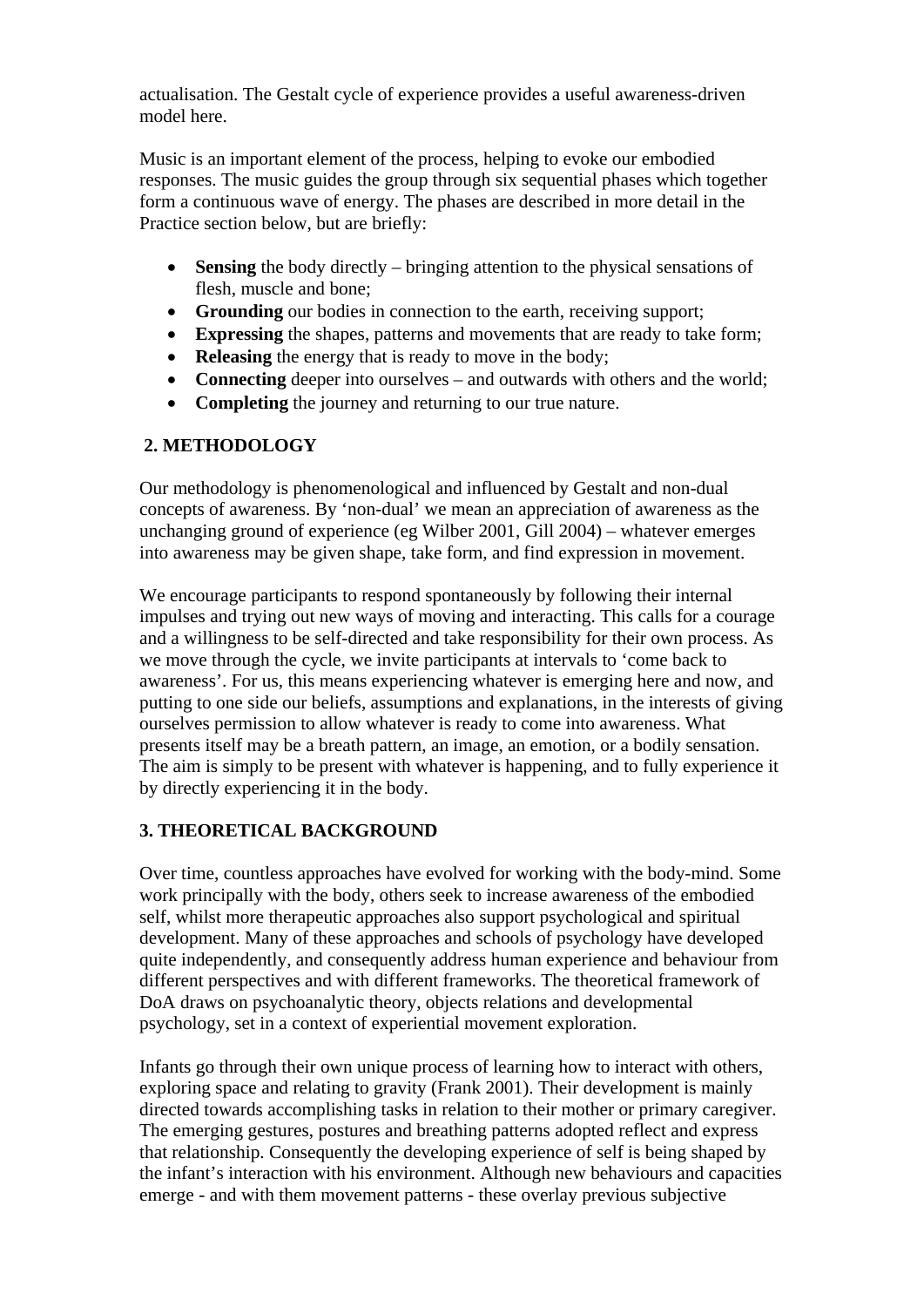experiences of self, rather than replacing them (Stern 1985). So we not only continue to shape and be shaped by our contact with the environment, but past interacts iteratively with present as the self continues to develop in overlapping waves. Both processes are addressed in the DoA cycle; the former by using our bodies to respond to the music and to interact with others. The latter, through creating the conditions conducive for exploring, expressing, and potentially completing old patterns and ways of being that may no longer serve us, whilst providing the freedom and permission for new movement patterns to evolve.

### **3.1 Theoretical Principles**

### **3.1.1 Some concepts from dance movement psychotherapy (DMP)**

The American dancer, Marian Chace, was one of the main pioneers of DMP (Chaiklin and Schmais 1986). Chace worked in a psychiatric hospital in the 1940s where her approach centred on her core belief that dance is communication, and that feelings and thoughts are expressed through facial expressions and postures in the body. Chace kinaesthetically experienced what the client was experiencing through her own body. Chace's methodology focussed on therapeutic interventions that elicit movement expression, one of which was the use of mirroring. By mirroring, the dance movement therapist takes on movement or movement qualities that the client is expressing. By taking on the client's body expressions, we are empathically reflecting back our experience of the client. This communicates to them that they have been seen and accepted and also creates a relational exchange between client and therapist. DoA uses this intervention; by empathically reflecting each other, one participant can resonate with the emotional experience associated with another's movement. As in DMP, we may choose to further explore a participants expression; for instance by clarifying, expanding or accentuating their movement.

Recent research into mirror neurons confirms the importance of mirroring. Neuroscientists have found that an individual who is simply witnessing another person performing a movement or expressing an emotion, will have the same sets of neurons activated as the person they are witnessing. In other words, the activation of mirror neurons is dependent upon the empathic identification with another, validating Chace's original use of empathic reflection as a therapeutic tool.

Empathic reflection shares some similarities with Stern's description of the phenomenon of affect attunement. Infants' actions are responded to by their mother with a response that conveys a similar feeling state, rhythm and temporal pattern but is performed through a different modality. Applying an example of this phenomenon to a DoA group, a vocal sound by the participant may be responded to with clapping or a shape/gesture that is designed to echo their feeling state. Attunement behaviours allow for the sharing of internal states; it is the quality of feeling that is being shared with another. This is the basis for the development of inter-subjectivity, where the transfer of meaning is communicated to another non-verbally, through gesture, posture or facial expression.

As practitioners, we shift our perceptual position to generate different viewpoints of the group, so shaping our lived experience. Changing positions gives us an appreciation of the other's point of view, facilitating the self-reflexive position documented in the Social Constructionist literature and first introduced to dance movement therapy by Parker and Best (2004). We can look out of our own eyes from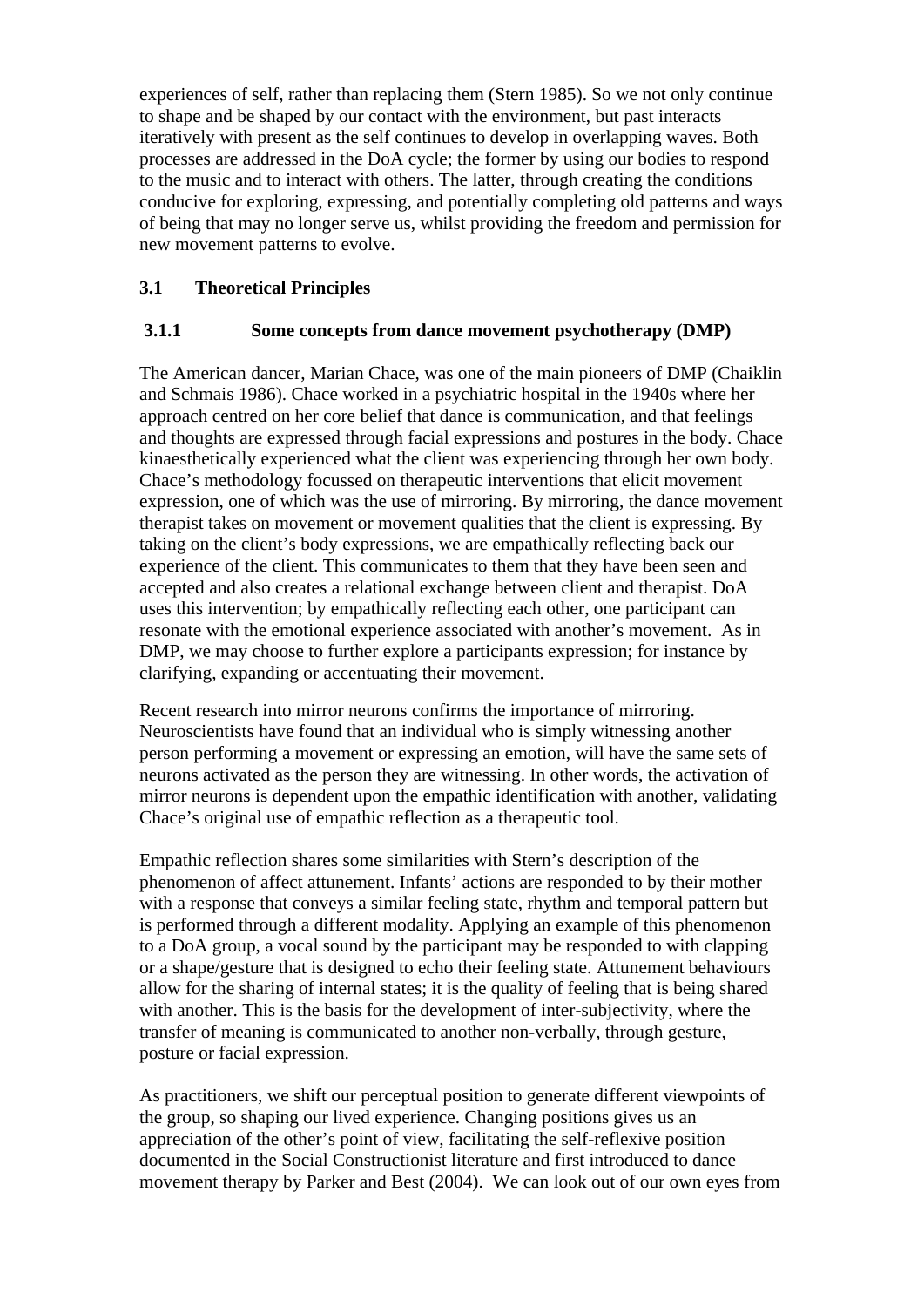first position, move in the others' shoes from second position, look back at second and first positions at a distance from third position, and take a 'helicopter' view of all positions from fourth position. Finally, we return to first position with all the experiential information gathered by moving between positions. Gadamer (1989), a hermeneutic philosopher, describes how we are all generally enmeshed in our own meaning-field created by our beliefs, assumptions and prejudices over time. By constantly alternating between merging into another's world and linking back into our own reference system, an understanding of the unfamiliar reference system can be achieved, which in turn leads to the gradual revising or enriching of our own. As group leaders, we have adopted this conscious shift of positions to afford simultaneous awareness of the group as a whole whilst being able to honour individual difference. In any DoA group, we are constantly moving in and out of the first person position as we reflect on our own process. In co-led groups, one co-leader may adopt predominantly a second person position, for instance empathically reflecting back to group members. The other co-leader may adopt predominantly a third or fourth person position, for instance witnessing the group as a whole, and at times responding by empathically reflecting the group as a whole.

A major theme in DMP is the container; its nature, purpose and role. This is addresses the demands of working with spontaneous process where there are often issues of safety, risk and control. DoA places importance on providing structure; we create spaces in which process happens and boundaries that provide containment. As in DMP, containment in DoA has a number of facets. The group leader's presence may be viewed as container, using their leadership skills to create a holding environment. The group leader's body can also be seen as container; in second person when working with participants' movement and exploration, and in third person when holding the group process as a whole, as in the opening and closing circle. The group itself can be viewed as container; like an organism it self-regulates and holds process. Space is also part of the containment matrix. DoA pays attention to creating and safeguarding the therapeutic space which creates safety for experimenting and free expression. The beginning and ending circle both act as containers. As in DMP, DoA uses a circle as a way of establishing safety and trust in a group and is used to begin and end sessions. On a personal level, movement as process provides the container. And on a transpersonal level, awareness can 'hold' one's experience in place of the therapist's 'holding'.

How does DoA interface with dance movement psychotherapy? Both are dance and movement groups, but is DoA, like DMP, a form of psychotherapy? The therapeutic relationship is integral to any form of psychotherapy. It is hard to define exactly what is meant by a client-therapist relationship, partly because of the multitude of techniques and approaches that exist. Despite this elusiveness, most psychotherapists would agree that the relationship is a vital part of the psychotherapy experience. They would probably also agree with Geslo and Carter's (1985) definition that the relationship is the feelings and attitudes that therapist and client have toward one another, and the manner in which these are expressed. From a group perspective, one of the therapeutic factors defined by Yalom as necessary for therapeutic change to occur is 'cohesiveness'; the group therapy equivalent to the 'relationship.' Yalom argues that in order to look at the benefits of a good relationship within group therapy, the different levels of relationship need to be considered; between client and therapist, between the group members and between the individual and the group as a whole. Note that Yalom is referring to verbal group therapy; cohesiveness can also be achieved on a non-verbal level. In DMP, the therapist uses movement and dance as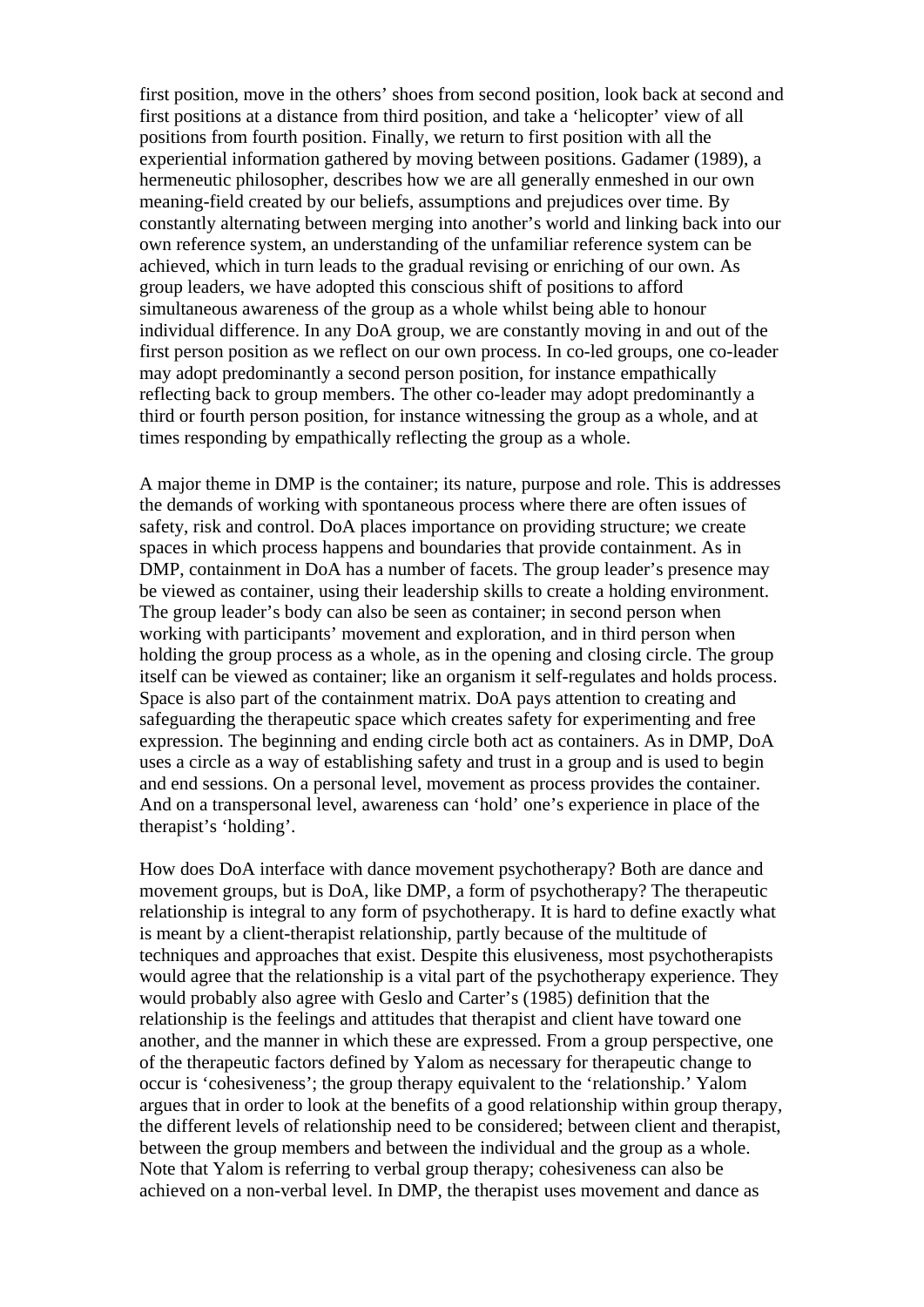the primary tools for communication, and it is through this medium that the therapeutic relationship develops. As with a DMP group, DoA places a significant emphasis on the relationship, as suggested by Yalom. Exactly where DoA positions itself on a spectrum of therapeutic dance at one end, and psychotherapy at the other end is complex, not least because of this rather unique client-therapist relationship that exists in DMP. And the point on this spectrum will vary depending on length of the group, form of group and its therapeutic aims.

### **3.1.2 The Wave**

The wave-like or cyclical nature of development is a unifying theme in DoA. It is seen in the charge and discharge of energy over a DoA session, in the ebb and flow of breath and awareness, in the Gestalt 'cycle of experience'. Originally, DoA grew out of an impulse to match Neo-Reichian character structures in their developmental sequence to the elements of Gabrielle Roth's Five Rhythms dance practice. The correlation of her wave rhythms (Flowing, Staccato, Chaos, Lyrical and Stillness) with character structure is the subject of a more detailed paper (Brown 2009). Table 1 is an updated summary of the possible links here.

The Gestalt cycle of experience in body process is depicted by Kepner (1987) as a wave of phases; *sensation, figure formation, mobilization, action, contact, withdrawal*. This cycle describes any sequence of behaviour and experience of any organism which is geared towards the completion of an interaction that promotes selfregulation.

The cycle begins with *sensing*, as does the DoA cycle. In the cycle of experience this is the raw data of experience from which we begin to organise our functioning.

*Figure formation* equates to *grounding* where the sensation presenting itself is given meaning in terms of need and its relationship to the environment. Kepner states that a capacity for experiencing bodily sensation is essential for our sense of reality and for grounding us in our physical contact with the environment; in other words for enabling figure formation to follow from sensation.

 This is reflected in the DoA cycle where the cycle begins by sensing our internal sense of self (relating to our feelings, wants and needs), shifting focus to an external sensing (vision, hearing, taste, touch, and smell) as we begin to relate to our environment in *grounding*.

*Mobilization* is the charge or surge of energy that impels the figure into action and equates to the DoA phase of *expressing*.

*Action* is the behaviour or movement that brings one into contact; in DoA this is *releasing* where there is a discharge of energy.

*Contact* is the meeting of ones bodily needs (in DoA this is *connecting*), and with it completion of the figure so that *withdrawal,* which equates with the DoA phase of *completing* can occur*.* 

*Completing* to a point of stillness and return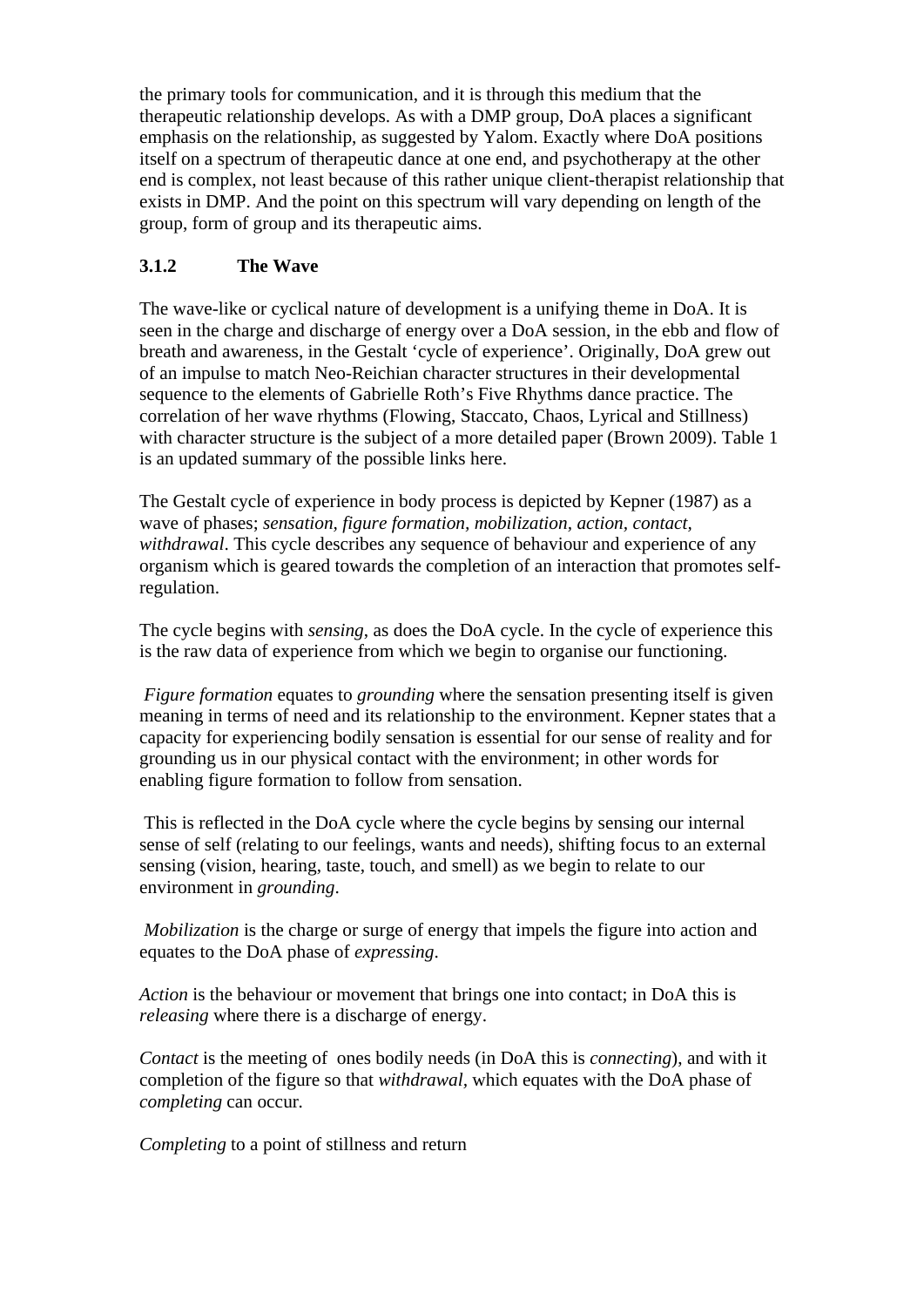# **3.1.3 Neo-Reichian body psychotherapy and character structure**

As noted above, DoA initially arose from an intuitive link between Five Rhythms and Neo-Reichian character structure. Reich's understanding of the significance of body holding patterns and their roots in childhood development, has been elaborated by a range of therapists, writers and teachers. Over recent years there has been increasing convergence in establishing the links between childhood development (eg Stern *op. cit.*), neuropsychology (eg Schore 1994), psychoanalytic character styles (eg Johnson 1994), and the body-centred wisdom of the Neo-Reichians (eg Lowen 1975, Totton and Edmonson 2009 , Ziehl 2003, 2007-8) and somatic psychologists (eg Hartley 2004).

Table 1 outlines some current character models and their links to the DoA cycle. In DoA we pay attention to patterns of physical holding associated with particular character positions; to the developmental themes (and potential arrests) which arise as we grow; and to the movements which may characterise (or have been inhibited in) the sequential stages of development. We also use the Bioenergetic breath wave (Painter 1984) which matches particular breathing styles to character structure.

Writing on body psychotherapy, Totton (2003) suggests three approaches to working therapeutically with the body: the adjustment model, the trauma/discharge model, and the process model. Adjustment deals directly, physically, with the body. It can include hands-on work to release what is often described as 'stuck energy', and re-education of movement patterns. The trauma/discharge model assumes that the body holds echoes of early shocks or developmental arrests, and that these can be released by paying attention to unexpressed reflexes and allowing the completion of held-back impulses. The process model trusts the body's innate self-healing capacity, assuming that spontaneous growth will occur in a place of safety and support. It takes an interest in what the body and its symptoms represent as story or metaphor, and explores the ideas, gestures, images and movements which arise in the course of process work. DoA uses elements of all three models – for instance by offering structures which encourage new embodied experience (adjustment); by paying attention to sensation, and allowing for spontaneous movement and release (trauma/discharge); and by witnessing, supporting and reflecting on our own and others' movements (process).

### **3.1.4 Witnessing**

DoA draws on the discipline of Authentic Movement (Adler 2002, Pallaro 1999) in working with witnessing other movers, either in dyads or as a group process. The act of compassionate witnessing can be significant both for movers and witnesses. Movers experience having their movements supported, reflected and validated. Witnesses help to hold and contain the mover's process, and will have their own reactions – mental, emotional and somatic responses – to the material they witness. By paying attention to the sensations, feelings, memories and images which emerge whilst observing their mover, the witness comes to notice their own projections and interpretations. As we learn to witness, we open up to experiencing with all our senses, and give space to another to express him or herself, as we enter their world with sensitivity.

Authentic Movement illuminates the paradox of embodied awareness; we need both spontaneity (being 'in' the experience) and discipline (tracking) to develop it. Our degree of self-awareness is not constant; there are times when I may observe my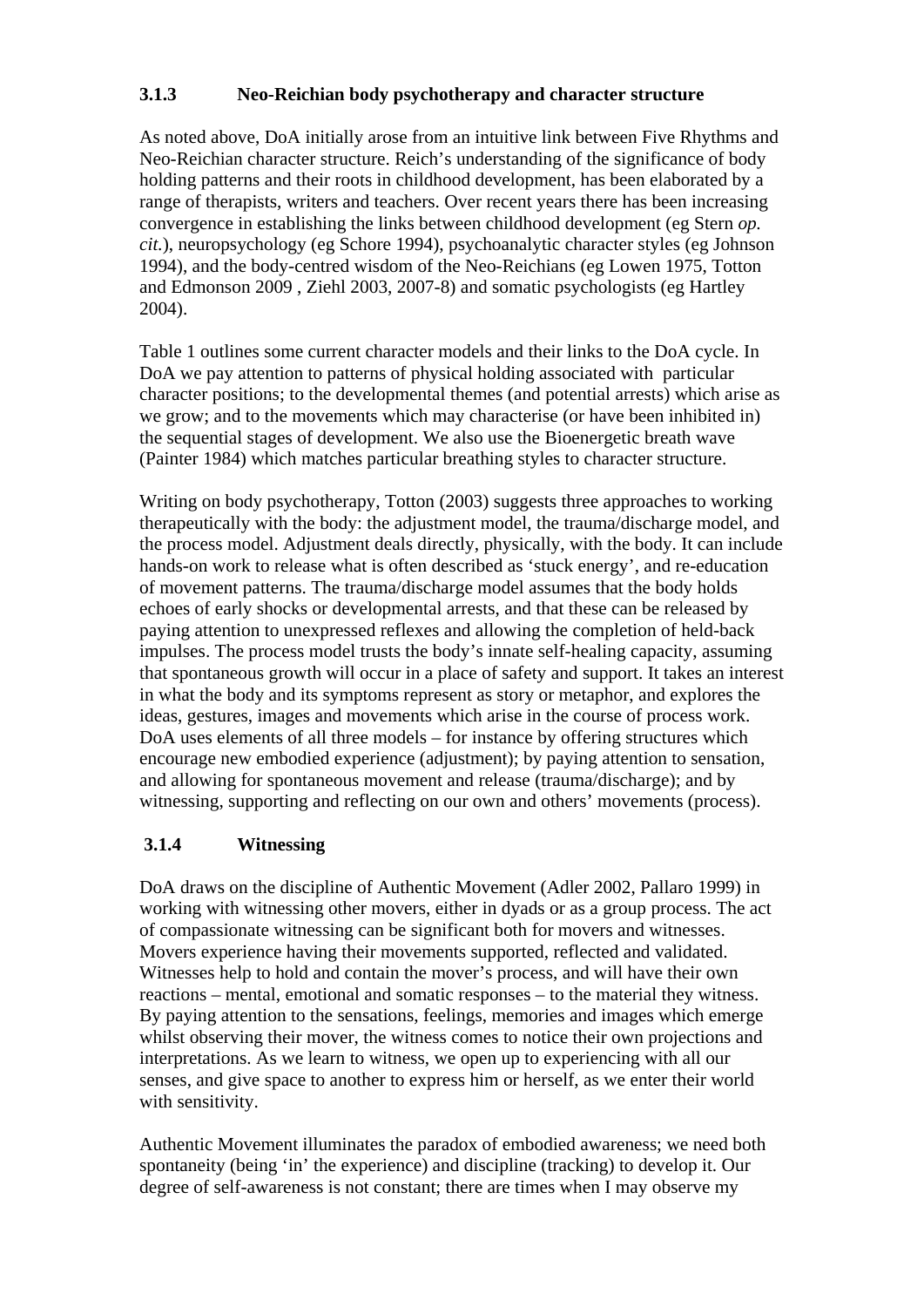movements with curiosity and fascination. Witnessing can often assist here in the development of awareness by cultivating a sense of *internal* witnessing of one's own process. At other times, I may become so engrossed in my experience that the boundary between me and my movement is temporarily dissolved. The ability to shift attention between being 'in' a process and having a detached curiosity about what is happening is sometimes described as a distinction between the 'experiencing self' and the 'observing self'.

# **4. THEORETICAL APPLICATION**

Just as movement patterns form in overlapping sequences throughout development, so too does the DoA cycle build on itself. For instance, as *sensing* comes into being, it forms the basis for the remaining part of the cycle. Subsequent phases add to the complexity of experience, and the earlier phases remain as a foundation for later development. As I *sense* my body, I am able to *ground* myself, allow my body to *express* itself, to *release* what I may be holding, to *connect* to others and more deeply into myself, and to *complete* the energetic cycle of charge and discharge in a satisfying way.

### **4.1 Sensing**

Sensing evokes the earliest phases of development, pre-natal, around birth, and very early attachment. There may be a sense of the body being experienced at an undifferentiated, cellular level. The invitation is to initially experience this nondifferentiated state, as a prelude to coming physically into the body as we sense kinaesthetically the bones, muscles and soft tissues and allow body impulses to be recognised.

It is through touch and movement that we learn and form ourselves, beginning in utero and continuing throughout life (Cohen 1993, Juhan 1987). As we develop by embodying specific sensory-motor patterns, an organising experience of self gradually comes into being. We begin to both receive information through sensory input and respond to it through movement, so developing a relationship to the physical world around us.

According to the object relations theorist Winnicott, provided there is a sufficiently empathic holding environment in early life, the infant can rest in a state of simply 'being' (Gomez 1997). This allows for the development of a cohesive sense of self. The DoA group begins with providing the optimum conditions - safety, warmth and a nurturing space - which support the process of surrendering to a 'being' over a 'doing' state.

Researchers and clinicians have differing opinions about the age that the infant experiences himself as a unique individual, which consequently has a bearing on the infant's inter-subjective world and his developing relationships. All agree that the self develops into a coherent, physical entity with a unique affective life and history that belong to it. Winnicott believes that the infant begins life in an undifferentiated state merged with mother and only later shifts to a state of individuation where a cohesive self-system is experienced. Mahler (1989), a psychoanalyst who based her work on infant observations holds a similar view and identified an early symbiotic phase where mother and baby are merged in a dual unity by a common boundary.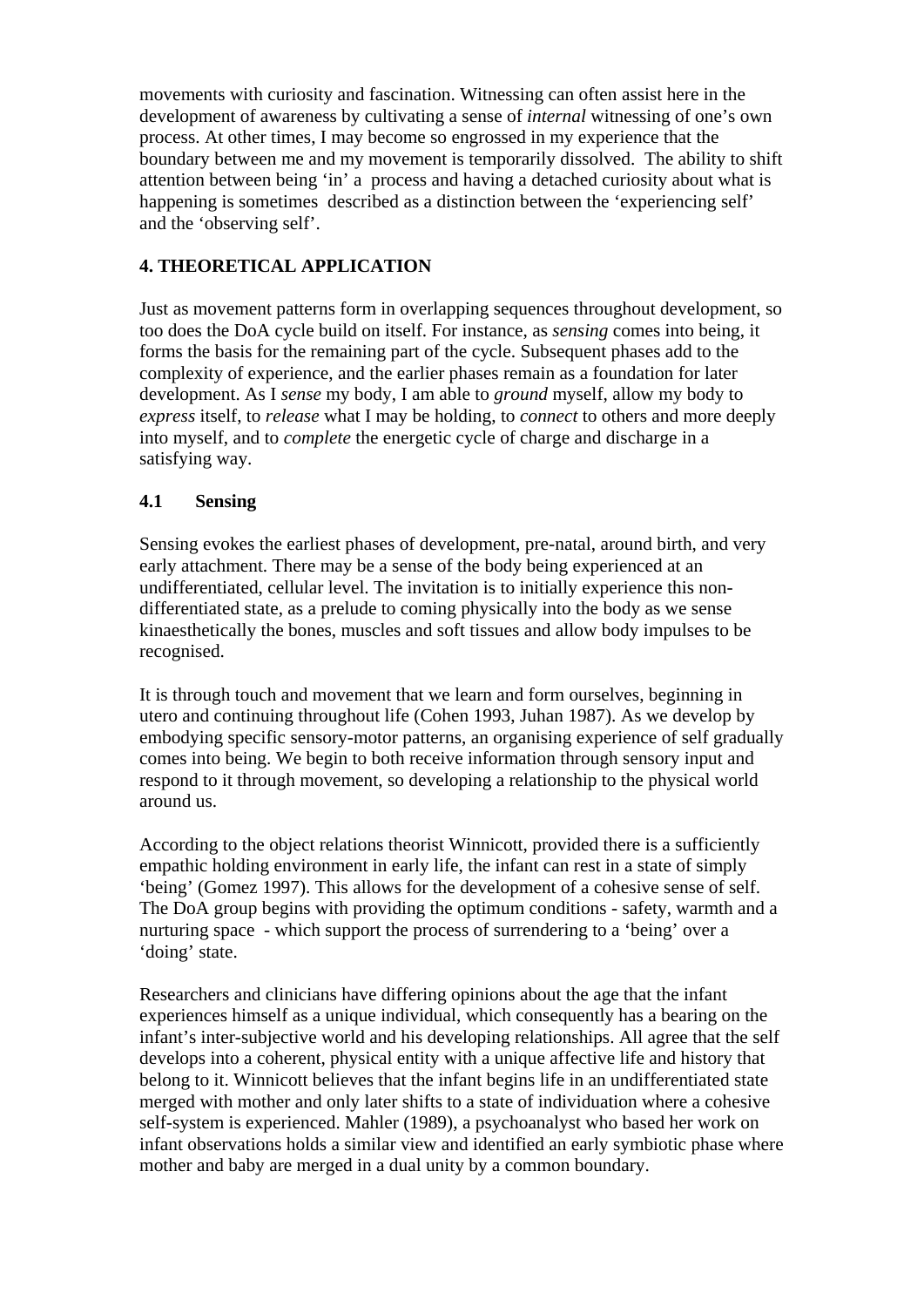Mahler identifies a later separation-individuation phase which she refers to as a second birth experience ('hatching'). Prior to hatching, the infant's inner sensations form the 'core' of the self around which a sense of identity will later become established. The infant's attention later shifts from being predominantly inwardly directed to being more outwardly directed as perceptual activity comes into being. DoA marks this beginning of self-other differentiation in the s*ensing* phase of the cycle. The group is led through a body awareness process focussing initially on interoception, perceiving feelings within our bodies. The focus shifts to becoming more externally aware, particularly of the sensory-perceptive organs – tactile, auditory and near-visual.

From the perspective of character, *sensing* explores the schizoid or fragmented structure – entry into the world and first awakening of selfhood. Existential concerns, an inner focus, and head-centred retreat from contact may be evoked.

# **4.2 Grounding**

Grounding addresses the beginnings of attachment and bonding, relating physically to others, and to the environment. It tends to move from horizontal grounding (lying, crawling, rolling), towards vertical grounding – standing, bringing attention to feet, legs, and pelvis.

This is the stage when the infant begins to experience himself and his mother as physically quite separate. In Mahler's terms, individuation is the development of the ego – autonomy, perception, memory, cognition. Alongside this process runs differentiation - distancing, boundary formation and disengagement from mother. The infant is able to physically move away from mother by crawling and righting himself. Then the greatest step in human individuation is taken – the infant walks freely with upright posture. In DoA, this is where we begin to explore our relationship to gravity, both from a horizontal and a vertical perspective.

By contrast to Mahler and Winnicott, the self psychologist Kohut (1971) believes that the infant is not born into a non-differentiated or merged state, but is already a unique individual from the start who is seeking and taking part in relational experience. Similarly the developmental psychologist Stern suggests that the development of a sense of core self is the infant's first developmental task, and that this process begins soon after birth. Stern's focus is very much with the infant's subjective experience and DoA likewise emphasises direct and felt experience. The *grounding* phase of DoA cycle represents Stern's sense of a core self where the self is now a single, coherent, physical entity. During *grounding*, participants explore through proprioception their relationship to self, including the differentiation of me and not me – I am this but not that. Their physical contact with the ground serves to establish the demarcation of 'self' from 'other'. It is also the phase where infant and mother begin to enter into the intersubjective interplay of mirroring or the type of behaviour described by Stern as affect attunement. The DoA cycle marks this development through pair work exercises where we mutually influence each other by reflecting back each other's feeling state; there is a 'dance between'.

Grounding opens up the oral character - relationship with the other, exploring the contact and support received from caregivers and the environment. Bioenergetics (Lowen *op cit*, Boadella 1987) emphasises the importance of physically grounding our bodies and feeling rooted and centred as the basis for a strong sense of self.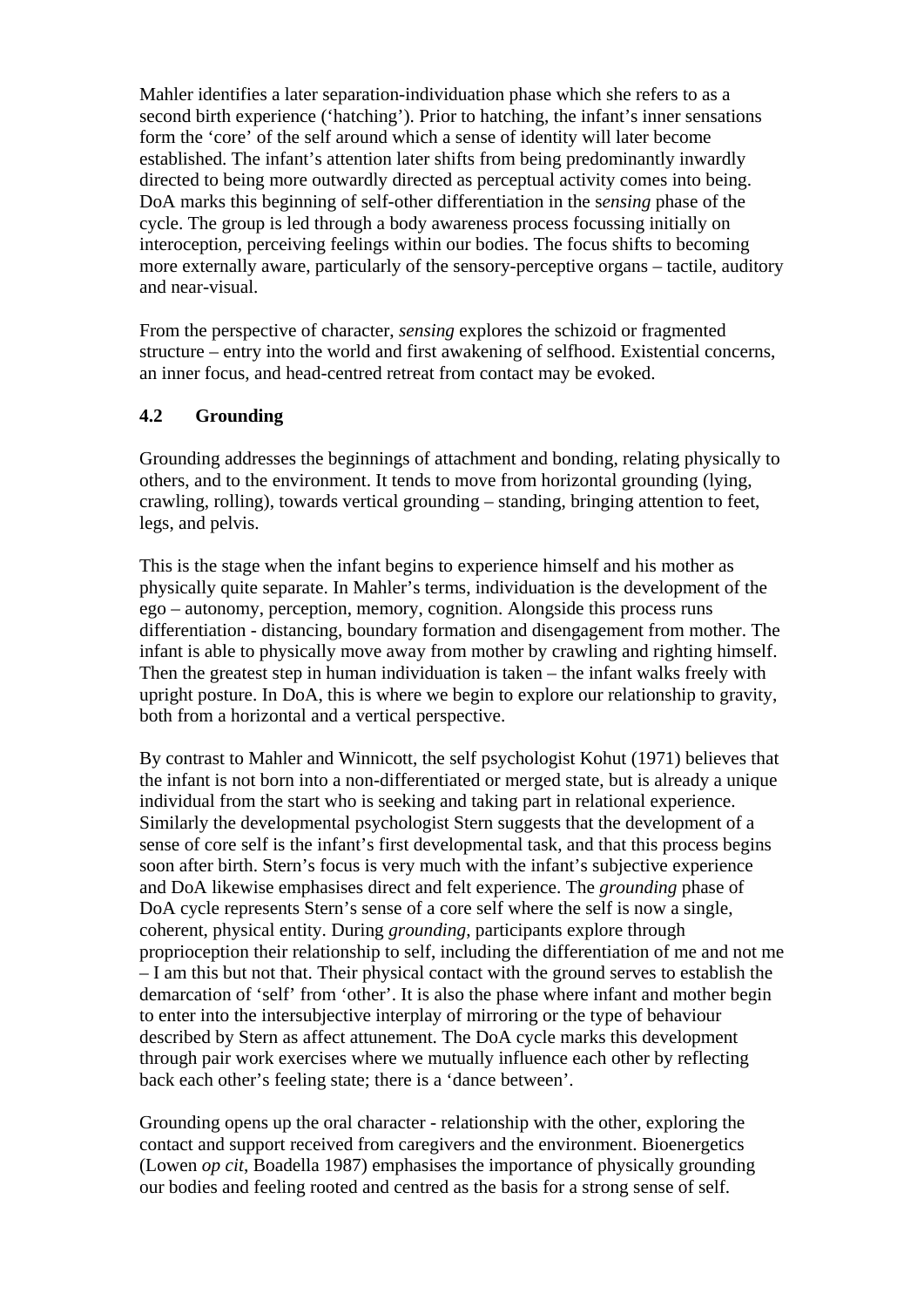# **4.3 Expressing**

This developmental stage is associated with the toddler adventuring out, with the assurance of return to support and safety, and a developing sense of self. It includes the desire to be recognised and validated. Having established support and taken in what is needed, energy shifts into expressing - making shapes, significant movements, embodying 'how I am right now'.

Mahler describes upright locomotion as being accompanied by rapidly growing autonomous capacities, for instance exploring the expanding environment and with it the push & pull away from mother. The child's attention is in practicing and mastering his own skills and s/he wants to be seen. The *expressing* phase of the DoA cycle is associated with an upsurge of energy and exhilaration as the child gains mastery over the body and its functions.

Expressing engages with the narcissistic, or inflated, character structure. This involves moving from a symbiotic relationship where identity is found in others, to a more boundaried sense of self. The emerging personality is embodied through shape and movement, and is reinforced by reflection and validation. Exploration of proximity, exaggeration, repetition and mirroring can be helpful here.

# **4.4 Releasing**

As the child develops pleasurable autonomy and self-expression, s/he begins to encounter boundaries, constraints and parental authority. The demands of others represent an unwelcome cramping of a newly-discovered agency and freedom.

During Mahler's rapproachment phase, the child now begins to experience the obstacles that may threaten his newly experienced omnipotent self. Autonomy has been defended up until now by the "no" and also by a 'warding off' pattern and increased aggression. The child must give up delusions of his own grandeur, which leads to a sense of helplessness, often demonstrated by temper tantrums or impotent rage. An ambivalence develops around wanting on the one hand to push mother away, and on the other hand to cling to her. Fear of losing the love of the object – mother, comes alongside the realisation of greater physical separateness. At the same time internalisation of parental demands means that the child becomes very sensitive to reactions of parental approval or disapproval.

We are in the *releasing* phase of the DoA cycle. On the character axis we are working with the holding (historically known as masochistic) structure. Just as the child develops an exciting sense of agency and self-expression, he begins to encounter limits and challenges to his grandiosity by a stronger authority. Natural exuberance may be squashed, bodily expressions stifled or shamed. A natural reaction is to learn to hold in and control impulses. Such holding becomes embodied, and the *releasing* phase allows participants to release old holding patterns.

# **4.5 Connecting**

This phase addresses early sexual awareness, opening the heart and connecting to the pelvis. The sense of self is no longer grounded in the infant-carer dyad, but moves to the parental triad and wider society.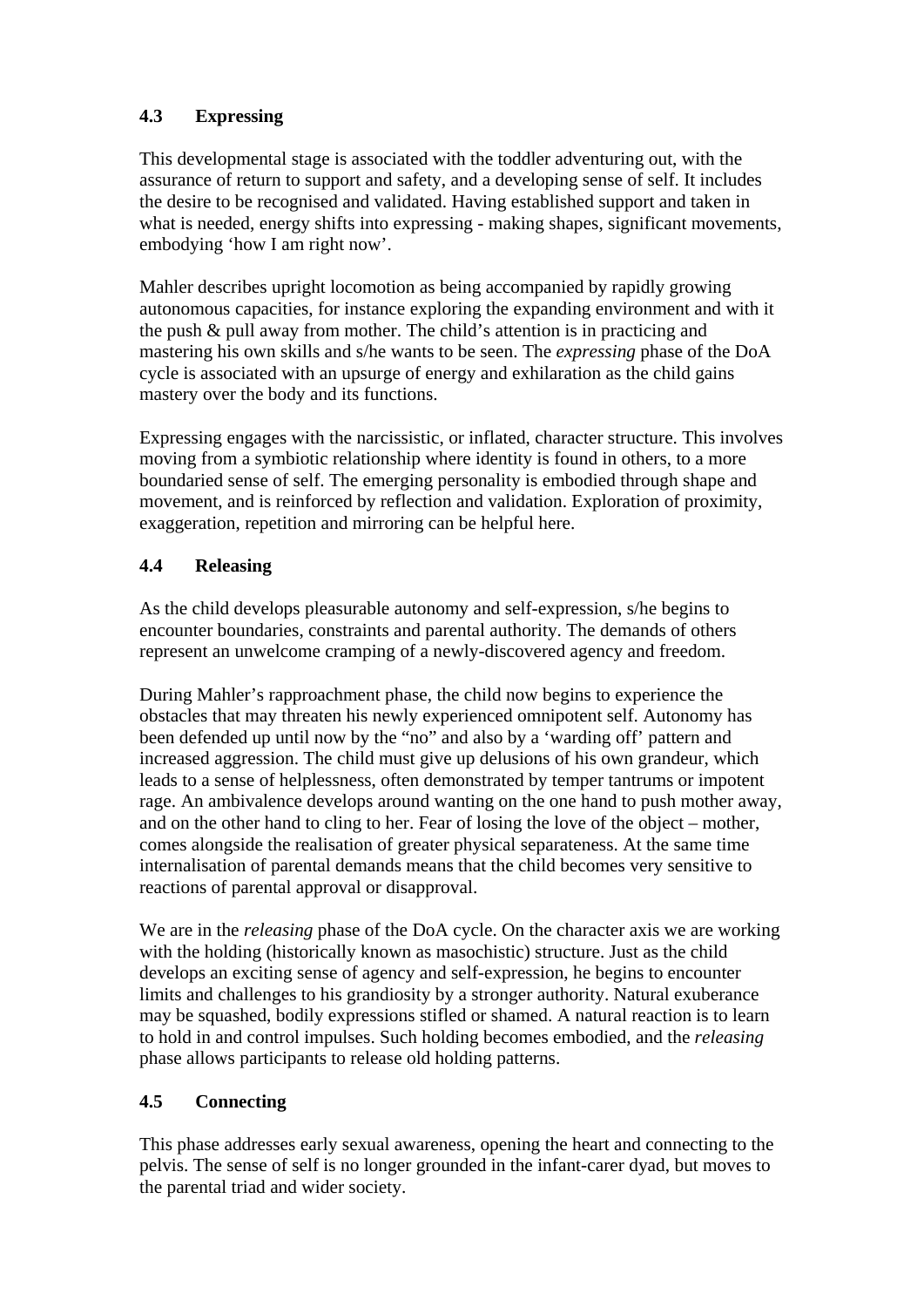According to Stern, inter-subjective relatedness can only develop out of a foundation of core-relatedness. A sense of core relatedness between self and other develops during the period of development of the core self. Patterns of relating are thus profoundly influenced by developments during this time. We can begin to communicate with the other as by now there is some shared framework of meaning. Intersubjective relatedness and core relatedness coexist and affect the individual's experience of self and other throughout life. The DoA cycle enters *connecting,* exploring our connection inwardly to our sense of self and outwardly to others, but in line with Stern, only to the extent of staying true to ourselves and continuing to connect through our core self.

The character basis is the Oedipal or Rigid period, with its growing awareness of sexuality and love. On a body basis this may be represented as a split between heart and pelvis, and *connecting* aims to (re-)connect the two. Psychoanalytic sub-structures are based on a boy or girl identifying most closely with mother or father, or with 'thrusting' and 'crisis' positions. The common theme is to be 'accepted for who I am' in my totality. The child begins to see her/his position in the family triad and wider society, and *connecting* supports a natural impulse to move in and out of connection with others and with group structures.

# **4.6 Completing**

Having evoked and explored the developmental structures in sequence, we allow a completion of the cycle, coming to a final resting place which feels appropriate; for now. It is an opportunity to return to the basis of awareness and allow integration of the overlapping phases. The completion of one cycle also holds the seeds of the next. Key themes and patterns in life often seem to be revisited in a cyclical rather than linear way, cropping up at each turn of the spiral of development.

### **5. THERAPEUTIC CONSIDERATIONS**

Body-centred approaches are increasingly favoured for the exploration of early trauma, attachment difficulty and developmental arrest, where other psychotherapeutic interventions may not address pre-verbal experience. Through the practice of DoA, we can re-embody our formative years and investigate early imprints. Integration takes place within the body, through working with the body, and in relation to interaction with other bodies and the group as a whole.

By being predominantly client-directed, DoA creates opportunities for individuals to discover early primitive reflexes and developmental movement patterns. As structure is kept to a minimum, the process can be principally guided by the participant's inner experience and innate body wisdom. This allows for the possibility of completion of arrested movement patterns or phases of development that for a variety of reasons may not have been fully embodied at the time.

The cycle reflects the progress of the development of the sense of self in several ways. Firstly, the experience of movement and sensation supports a growing integration of our emotional states with our physical being. Secondly, the work encourages selfregulation in relation to others and the environment – for instance by exploring our impulse to connect or withdraw. Thirdly, the cycle reflects our emerging relationship with boundaries – from an initial position of merging, or lack of boundaries, to the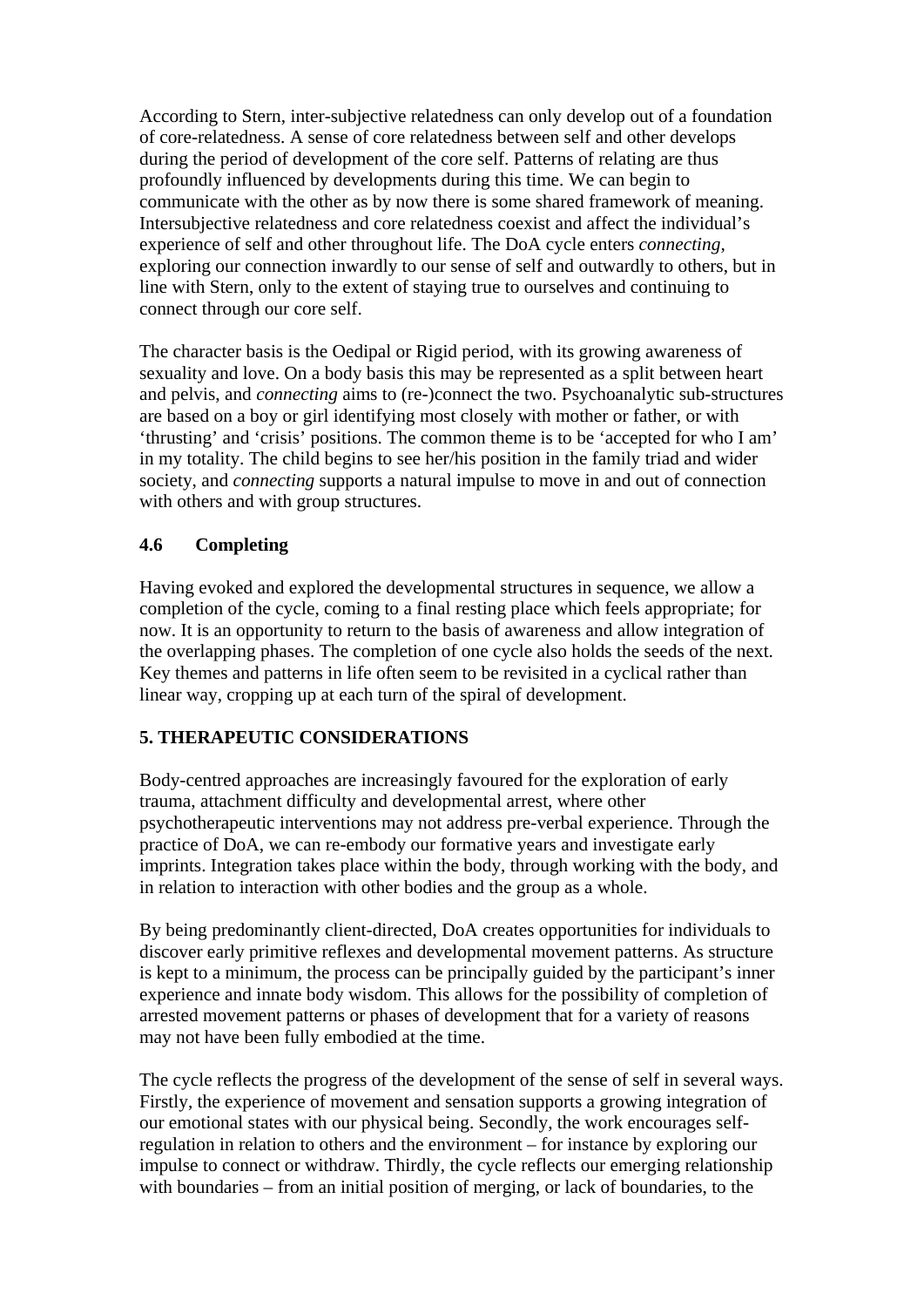development of clear, self-defined boundaries, through to an appreciation and honouring of others' boundaries.

Of the hundreds of hours spent in DoA group sessions, by far the majority has involved regular classes, closed groups and workshops attended voluntarily by people who enjoy this type of work (for clinical applications, see below). Typically participants are using dance as part of their personal development repertoire – furthering a mix of social, physical, psychological and spiritual aims. DoA groups are characterised by a very wide range of ages and physical abilities. The work is considered suitable for participants who are able to maintain, or quickly return to, adult states without dissociating or losing self-agency. The design of the cycle encourages this, with early emphasis on sensing and grounding, prior to expressive and potentially cathartic phases. The work is not recommended for individuals who are not able to maintain a sufficiently available adult state.

Rothschild (2000) states that some cathartic methods which encourage intense reliving of trauma can potentially trigger hyper-arousal or hypo-arousal. Certainly any self-directed movement process can take people directly into deep feelings. How we directly experience catharsis in the body and its role in the context of the therapeutic setting has been researched by one of the authors (Osbond 2010). She acknowledges that therapeutic technique, (in DoA this is the movement experience as we embody each phase of the cycle), is just one component of the therapeutic process. As already discussed, in psychotherapy a major component is the therapeutic relationship.

In a DMP context Osbond has adapted the DoA cycle accordingly for working in clinical settings - as follows. *Sensing* is designed to teach a felt sense of the body as a safe container and resource. This is valuable skill for some client groups, for whom the body may not previously have been experienced in this way. Thus sensing is generally limited to body awareness exercises that orient participants in the here and now. In *Grounding*, participants increase their ability to identify and manage feelings arising in the body. They generally report feeling more present and connected to themselves at this stage in the cycle. *Expressing* is confined to simple rhythmic movements (and sometimes sounds) that further connect participants with their bodies and assist in their expression of feelings. Clients find this phase helpful in relieving tension and anxiety. In the interests of maintaining personal safety, *Releasing* is either omitted or can take the form of a creative improvisation using movement metaphor. *Connecting* focuses on creating interaction between group members, and participants often experience profound connection through non-verbal compassionate communication.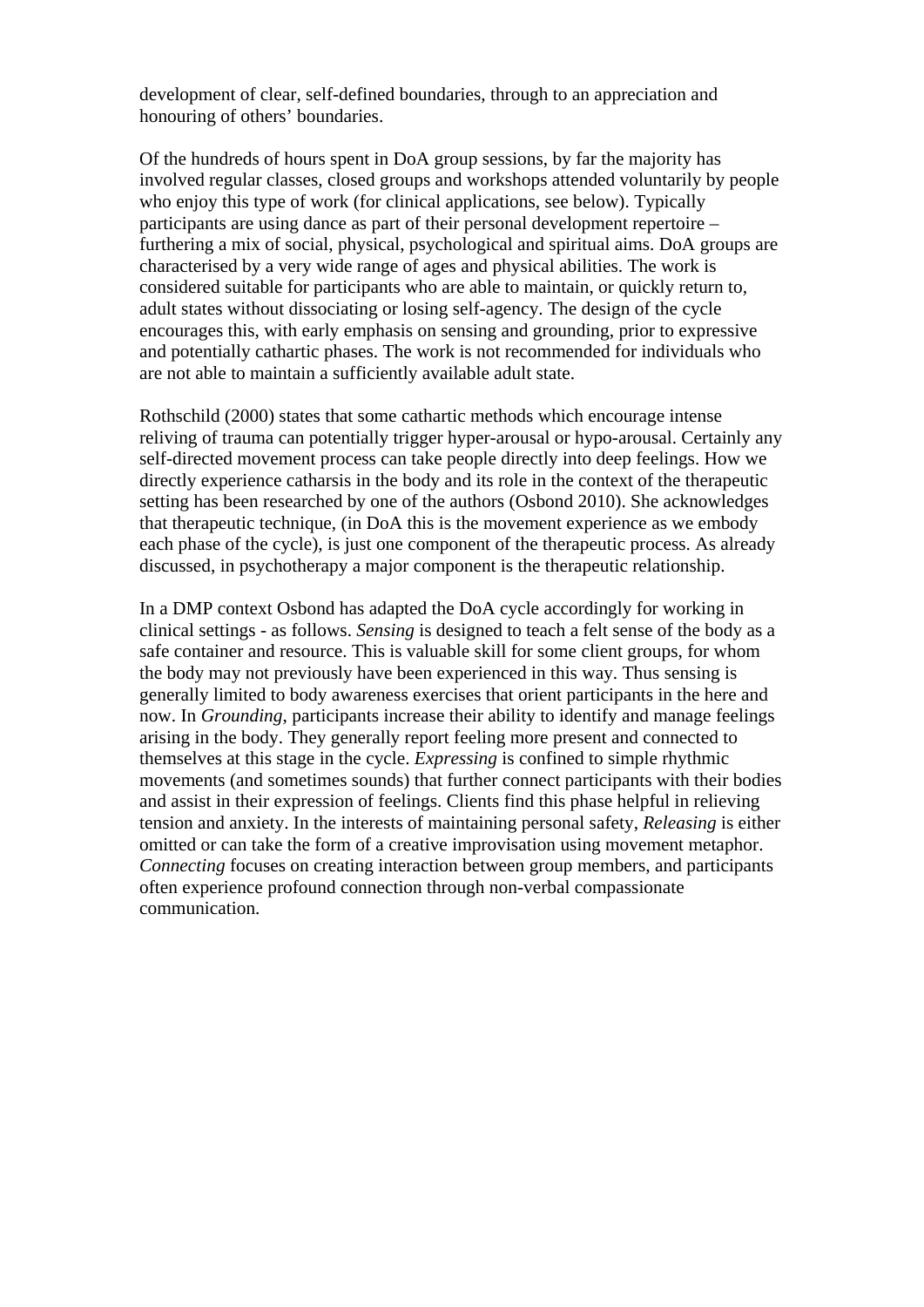*Table 1: Comparing Dance of Awareness phases, character structure, Gestalt cycle of experience and 5 Rhythms.* 

| Dance of<br><b>Awareness</b><br>(Brown $&$<br>Osbond) | <b>Reichian</b><br>character<br>structure**<br>(eg Lowen,<br>Ziehl) | <b>Psychoanalytic</b><br>character style<br>(eg Johnson) | <b>ERT</b><br>character<br>position<br>(Totton &<br>Edmonson) | <b>Gestalt</b><br>cycle<br>(eg Kepner) | <b>Five Rhythms</b><br>(Roth) |
|-------------------------------------------------------|---------------------------------------------------------------------|----------------------------------------------------------|---------------------------------------------------------------|----------------------------------------|-------------------------------|
| Sensing                                               | Schizoid<br>(Fragmented)                                            | Schizoid                                                 | Boundary                                                      | Sensation                              | Body parts<br>warmup          |
| Grounding                                             | Oral                                                                | Oral<br>Symbiotic                                        | Oral                                                          | Figure                                 | Flowing                       |
| Expressing                                            | Psychopath<br>(Inflated)                                            | Narcissistic                                             | Control                                                       | Mobilisation                           | Staccato                      |
| Releasing                                             | Masochist<br>(Holding)                                              | Masochist                                                | Holding                                                       | Action                                 | Chaos                         |
| Connecting                                            | Rigid                                                               | Oedipal                                                  | Thrusting<br>Crisis                                           | Contact                                | Lyrical                       |
| Completing                                            | Surrendering*<br>Integration*                                       |                                                          | $Open*$                                                       | Withdrawal                             | <b>Stillness</b>              |

\* not strictly a character structure or position

\*\* Original Reichian terms such as schizoid, psychopath, masochist are generally considered negative and pathologising – alternatives are given in brackets.

# **6. THE DOA PHASES IN PRACTICE**

The DoA cycle may be experienced in a single dance-movement event – typically as a two hours wave **-** or explored in more depth in a workshop setting. Such group process requires the creation of a space which is permissive enough to allow free expression and safe interaction. In our weekly DoA classes this is achieved through a standard format which provides a predictable container for the work. Regular movers come to recognise the safety provided by this structure.

#### **Session structure**

On arrival at a session, movers join an initial warm-up. Group members are invited to arrive in the space and to be sensed directly. From a gentle introduction, the music becomes more energetic as movers are encouraged to become aware of their breath, their body, the space, and others in the space. There may be an invitation to acknowledge other movers, to loosen, explore, move, shake.

At the peak of the introductory energising phase, movers are asked to stop, turn their attention inwards and note what is present in awareness for them. This is an invitation to come to a stillpoint of awareness – being aware of awareness itself - and see what is present, here and now.

DoA marks the beginning and end of the group process with a circle, to denote the entry into and exit from ritual space. This is important in marking the boundaries of a container that allows for the exploration of non-ordinary states in a spirit of mutual support and co-operation.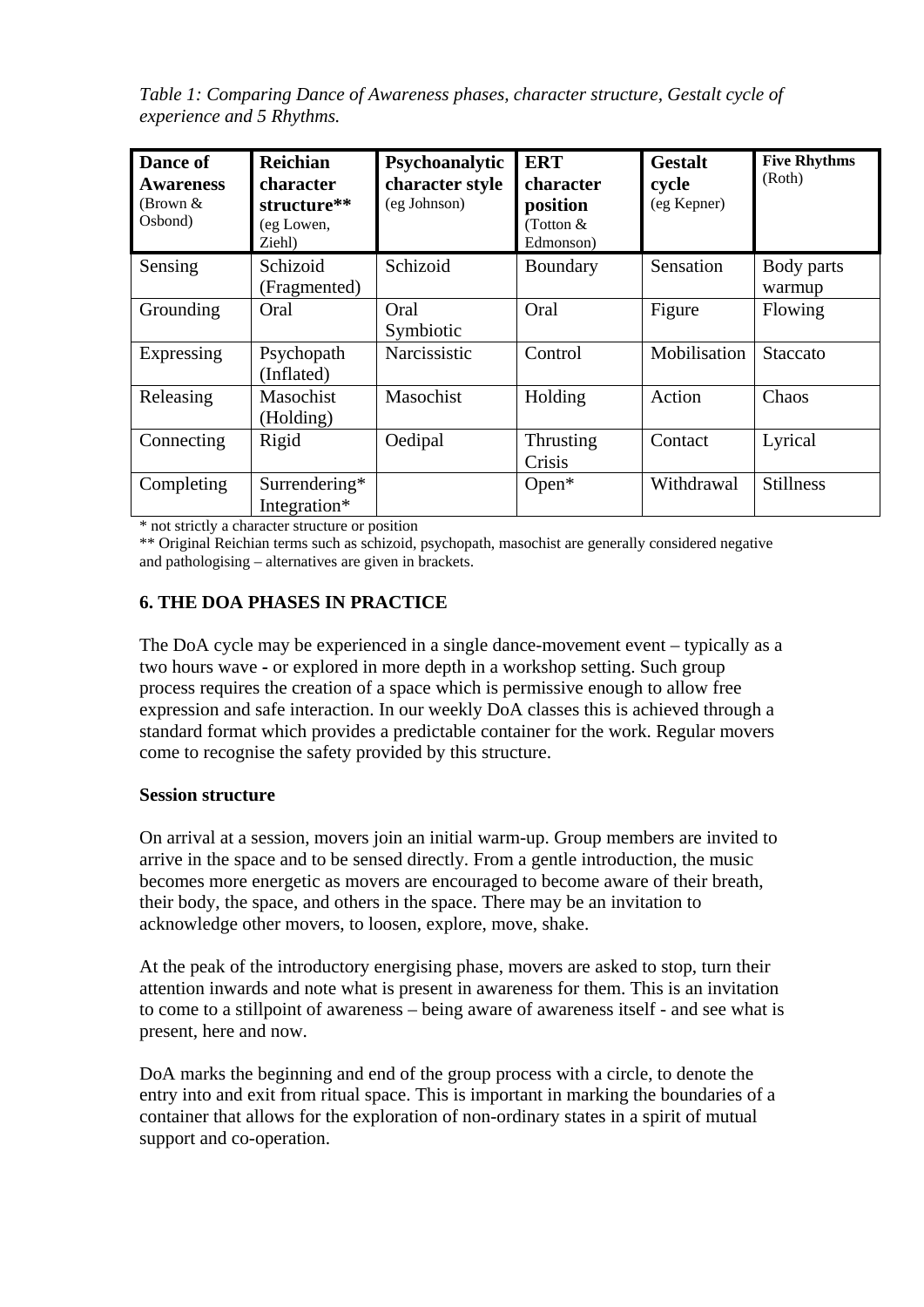The aim of the beginning circle is to help participants arrive more fully, to welcome them, and to brief them on the structure of the session. Introductory comments will include reminders about any group protocols and ground rules. Depending on the nature of the event there may be opportunity for participants to introduce themselves, and share with the group.

Following the opening circle there may be a guided body-centred meditation, before entering the DoA cycle itself. Once into the cycle, music follows the DoA phases. Simply playing the music may be enough to allow the development of the cycle, or we may encourage particular structures or exercises during the cycle.

In the closing circle, there is again the opportunity for participants to share their experience before formally closing the session. Sharing creates a period of transition from non-verbal to verbal, from an instinctive to a cerebral mode of being, and for integration to take place. As co-leaders, we do not usually get involved in discussions; it is simply a reflective space for clients to contemplate their movements and emotions, to clarify their experiences, and to deepen their understanding.

### **The Phases**

What follows is a summary of the DoA **phases**, the **themes** important for each phase; the active **process** we encourage; the key **body** areas which are engaged; the type of **music** used to evoke the process; the **witnessing** style or intention which might support movers in each phase; the relevant **character** style / structure / position (according to, respectively, psychoanalytic / neo-Reichian / Embodied Relational terms) which are addressed; and the associated **movement** processes which emerge.

#### **Sensing**.

Themes: I exist, safety, holding myself together,

Process:

Arriving safely, coming into a body. 'Outer container' safety (ground rules, orientation, timescale). Becoming present to my 'inner container'.

Body: Inner, core sensation. Eyes & ears, secure breathing.

Music: Silence, or quiet, meditative, introspective.

Witnessing: Holding, containing.

Character: Schizoid / Fragmented / Boundary

Movement: Impulses in response to inner focus, enteroceptive sensing. Working from core to extremities.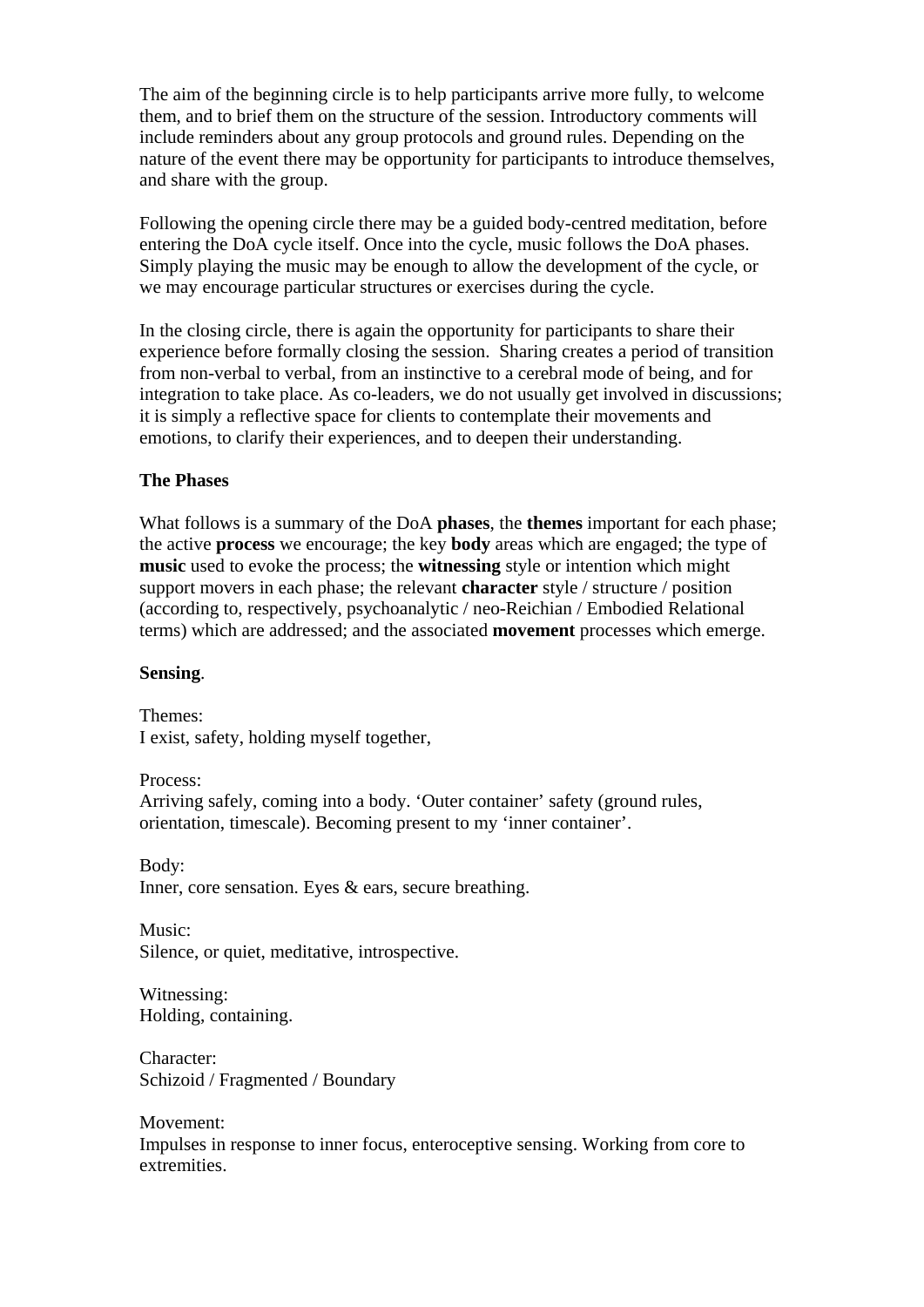Experiencing a state of simply 'being'. Paying attention to inner sensation and the external senses, the body is experienced directly and allowed to move on impulse. Movers may be standing, sitting or lying down. Sensing may take the form of a guided meditation where we arrive in the body and notice how it appears in awareness. Movements, breaths, gestures, sounds, are simply arising without agency or agenda.

#### **Grounding**.

Themes: I need, holding on, giving & receiving support.

Process:

Attaching (being supported, giving weight) and Hatching (beginning separation & individuation).

Body: Mouth, throat, holding arms, nurturing inbreath.

Music: Seamless, fluid, solid, encouraging connection with the ground.

Witnessing: Supporting, affirming

Character: Oral - Symbiotic / Oral / Oral.

Movement:

Yielding, pushing, reaching, grasping, pulling. Use of hips, legs and feet, taking steps. Working with gravity & physicality, contact & support, reaching out, exploring our kinesphere.

We give weight and receive support through connection with the ground, and in relation to other movers. Support may be provided by partners, for instance in pair work where one partner witnesses the other moving possibly with eyes closed to encourage inner attention. Or the partner may provide physical support, perhaps by making contact with the mover's body and following it, helping them to move more easily or fully. As the lower body becomes securely established, the upper body is encouraged to take on the movement, including the structures associated with oral holding (arms, jaw).

Emphasis is given to the inbreath, charging, taking in what is needed - although orality may initially be evoked by encouraging a sighing outbreath. Awareness moves between inner and outer focus, and movers may be encouraged consciously to move attention between inner and outer realms.

#### **Expressing**.

Themes: I want, validation, being seen, holding myself up.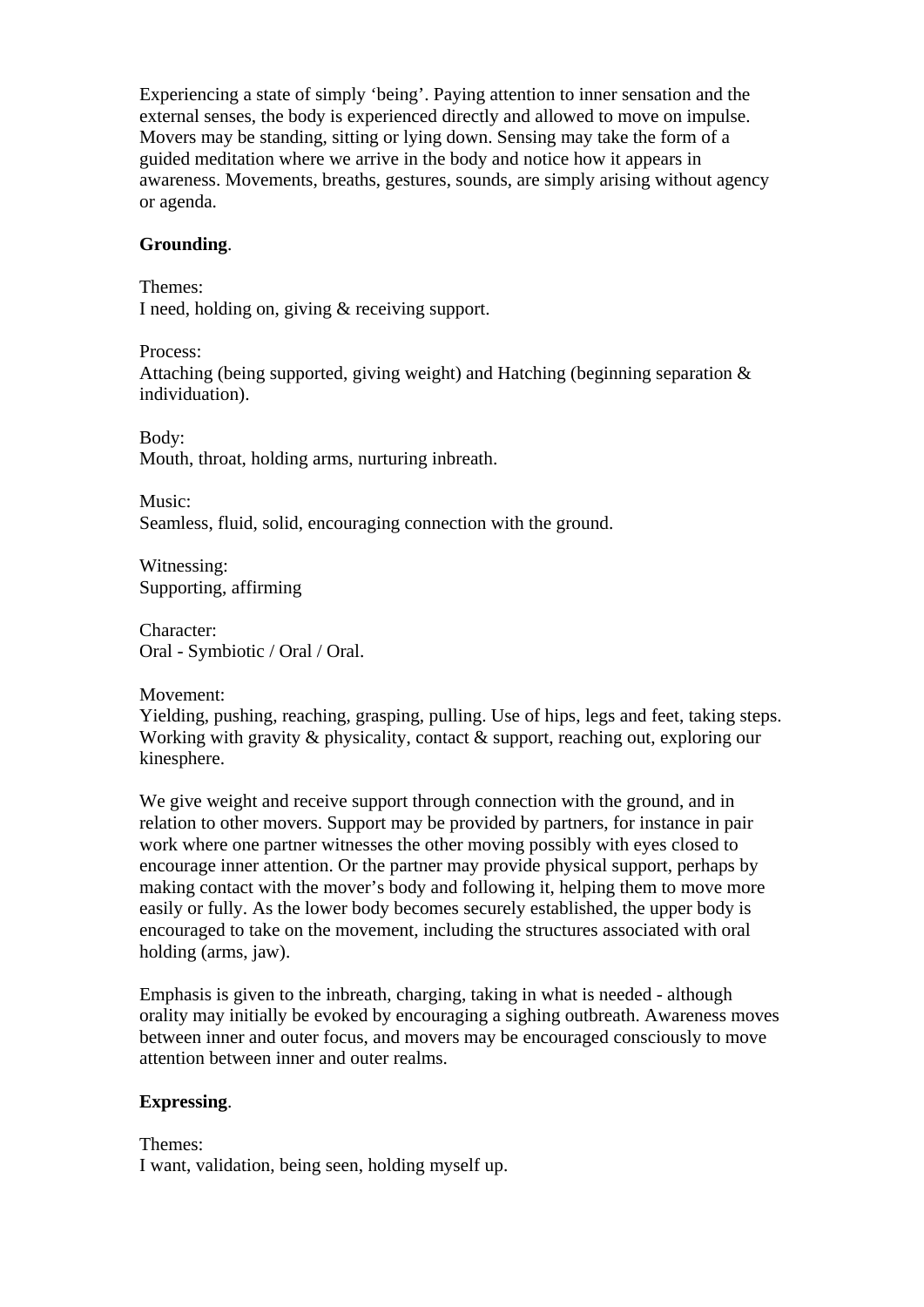Process:

Self-agency, autonomy, continuing separation & individuation. Being witnessed and encouraged.

Body: Chest and expressive upper body, exploring outbreath.

Music: Assertive, expressive, defined beat. Rock, hip-hop.

Witnessing: Enthusiastic validation, delight.

Character: Symbiotic - Narcissistic / Inflated / Control.

#### Movement:

Exploring space, rapproachment, 'this is me'. Working with body image, self-esteem, witnessing, proximity  $\&$  boundaries, leading  $\&$  following, rhythm and repetition.

Movers adopt an outward focus, exploring the physical space, taking steps, showing themselves. Movers are encouraged to explore self-expression whilst receiving support – physically or through supportive witnessing. They are encouraged to notice habitual patterns – including beliefs and feelings that may be expressed physically and to experiment with new shapes or movements, and to have these mirrored and reflected by other movers. Gestures, shapes and patterns are explored that feel satisfying; rhythm and repetition feature to further accentuate a sense of 'this is me!'

A conscious use of space, and interaction with other movers, encourages clarity around boundaries. Expressing is achieved through discharging - assertive use of arms, elbows, shoulder girdle, and encouraging the outbreath, including the expressive use of sound.

As movers become clearer and more confident in their expression, issues of will and authority emerge and movers often exhibit inflated 'squaring up' behaviour, particularly in pair work. This increases the group energetic charge and leads into the release phase.

#### **Releasing**.

Themes: Freedom and control, holding myself in, letting go.

Process:

Letting go, relaxing control, liberating new energy, being free in myself, moving to my own rhythm.

Body: Head, shoulders, spine & pelvis, open mouth, free breath.

Music: Repetitive beats, trance, drumming.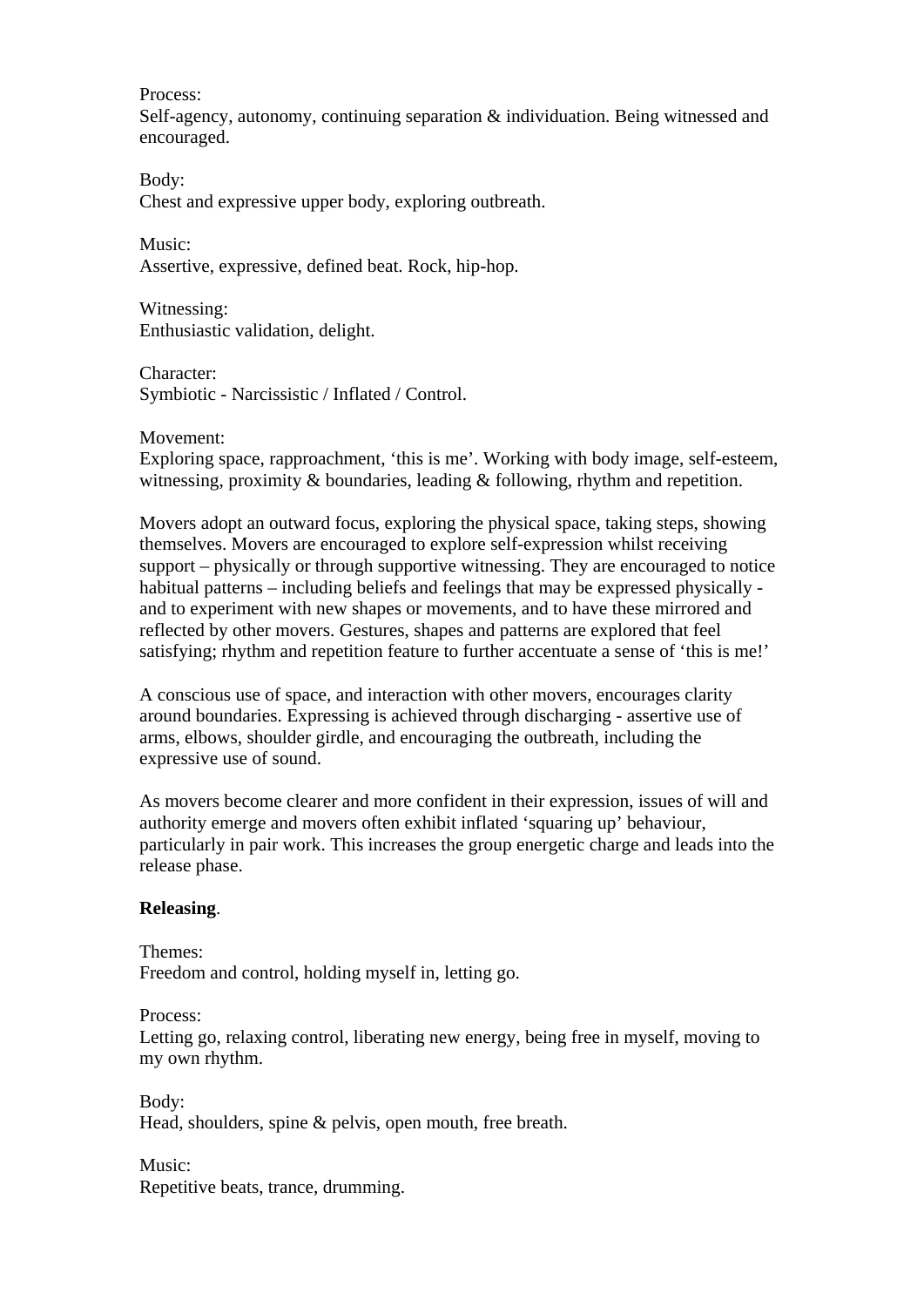Witnessing: Permissive, encourage the let-go.

Character: Holding / Masochist / Holding.

#### Movement:

Loosening, softening, shaking, effortless movement. Staying grounded, yet flying, as the body lets go of whatever energy may be ready to move. Working with freedom & choice, shame, control.

As expression becomes fully developed, movers are invited to tune in and notice parts of the body 'ready to move'. Energising music is used to encourage the softening and loosening of any holding or tension, using movement and sound. Movers may release on their own, with partners, in small groups (taking it in turns to be the focus), or in a larger held circle where one or more may enter and enjoy the energetic permission to release. We may also work with physical loosening, partners contacting particular parts of the body where holding may be noticed. We may offer the opportunity to enjoy a stylised tantrum or work with saying "No!". The key issue is freedom – to be myself, to move as I want to.

Release works through the discharge of stuck or compressed energy, transforming into easy movement, and free breath. This phase can be dramatic, noisy and cathartic, although the body may also release in gentle, easy action. The mover may enter a transcendent state where the body loosens, shakes and releases without conscious effort.

### **Connecting**.

Themes:

Invitation, desire, excitement, sexuality, holding others, my place in the group.

Process:

Open to connecting love  $\&$  sexuality – connecting to others, and staying connected to my core.

Body: Pelvis-heart connection, fingertips, eye contact, excited breath.

Music:

Celebratory, emotional, interactive. Disco, latin, traditional dance music, heartfelt songs.

Witnessing: Interactive, relational.

Character: Oedipal / Rigid / Thrusting – Crisis

Movement: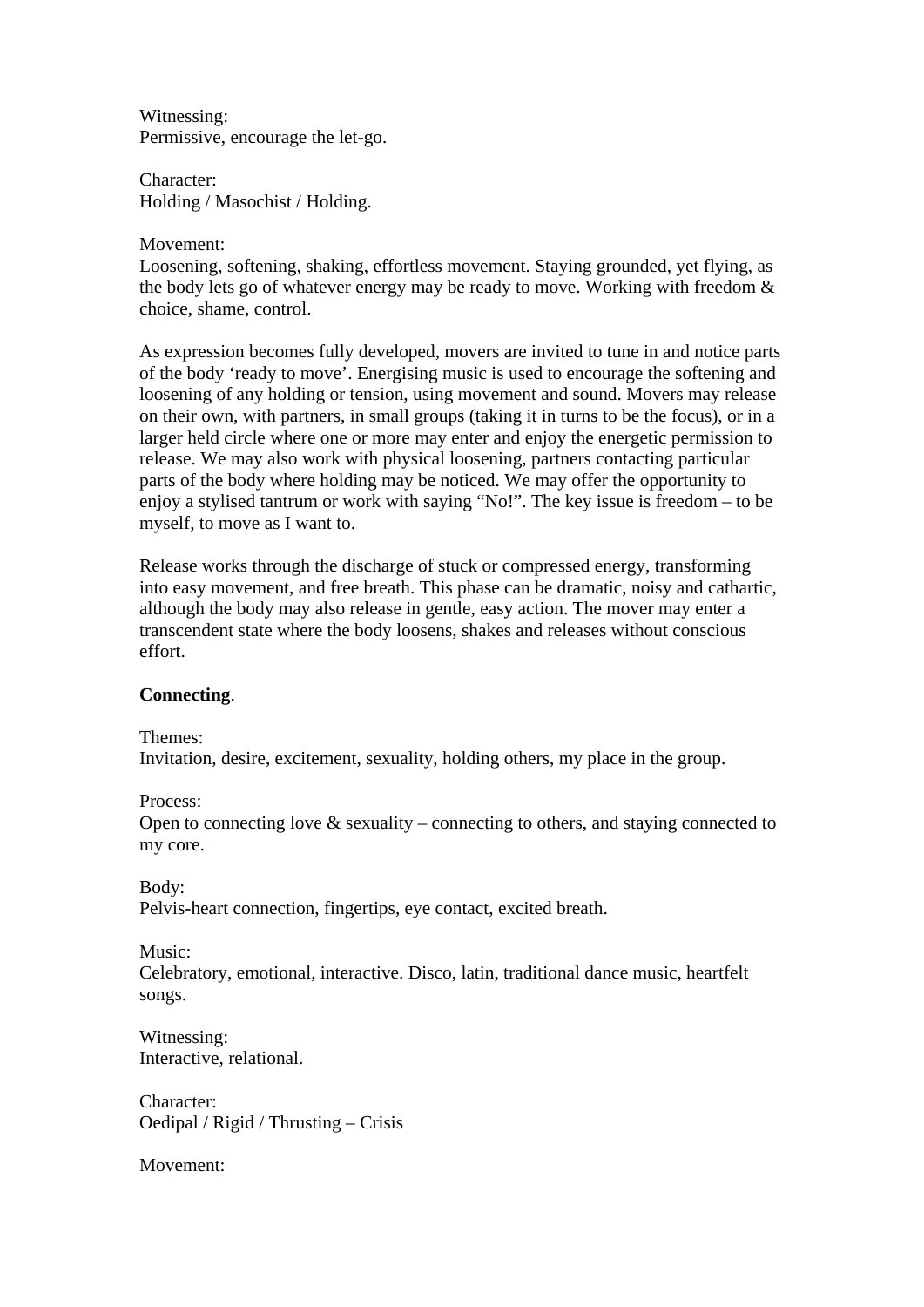In dyads, triads, whole body, whole group. Touch, contact, display. Working with play, sexuality, performance, celebration, my place in the group/tribe/family.

Typically, the freedom associated with release creates a sense of openness and space for connection. Initially the phase may continue the trance-like transcendent quality of releasing, and may continue on an effortless plateau for some time, but gradually the invitation is to return to embodiment and open to easy connection with self and others. Simple forms of contact (eyes, fingertips) may deepen into an exploration of touch and physical connection.

With the theme of connection comes a general ease of moving with others in a celebratory or exploratory way. Often little structure is necessary, other than the permission to make contact and move in ways that feel right, following impulses. As the phase deepens, however, awareness around the issue of connection may include questions of what kind of connection I want, or do not want. Connections to inner worlds, new resources, other places and people may arise. Physical contact may become gentler, slower, mesmeric. Movers seem able to support each other, or to move in ways that support themselves. The cycle is moving towards completion.

#### **Completing**.

As the cycle completes, the mover experiences a sense of individuation into their own dance. There may be a body-held sense of something which remains unresolved, and there is an invitation to allow any movements, gestures, shapes or sounds which may be needed to give a sense of completion.

Movers may be in contact, or by themselves. They are returning to awareness of breath, body and awareness itself.

Process: Surrendering, unifying, realising the Self

Movement: Integrating, working with stillness, awareness.

Music: Contemplative.

Witnessing: internal witnessing, hold in awareness.

#### **7. CONCLUSION**

This paper describes a movement practice that has, in the experience of the authors, proved to be transformational - on physical, mental, emotional and spiritual levels. The body of work has been co-created by the authors in dynamic relationship with our co-movers, to whom we express deep gratitude. Without them, and without our direct experience of embodied awareness, Dance of Awareness would not exist.

As a movement practice, Dance of Awareness takes the form of a wave. Like a wave it continually recreates itself from the underlying ocean – in this case an ocean inhabited by maps and models of bodymind theory and therapeutic practice, all contained by (or appearing in) the ground of awareness itself.

Chodorow (1984) describes the therapeutic value of a meeting between client and therapist's movement responses. In that meeting the body speaks not only of the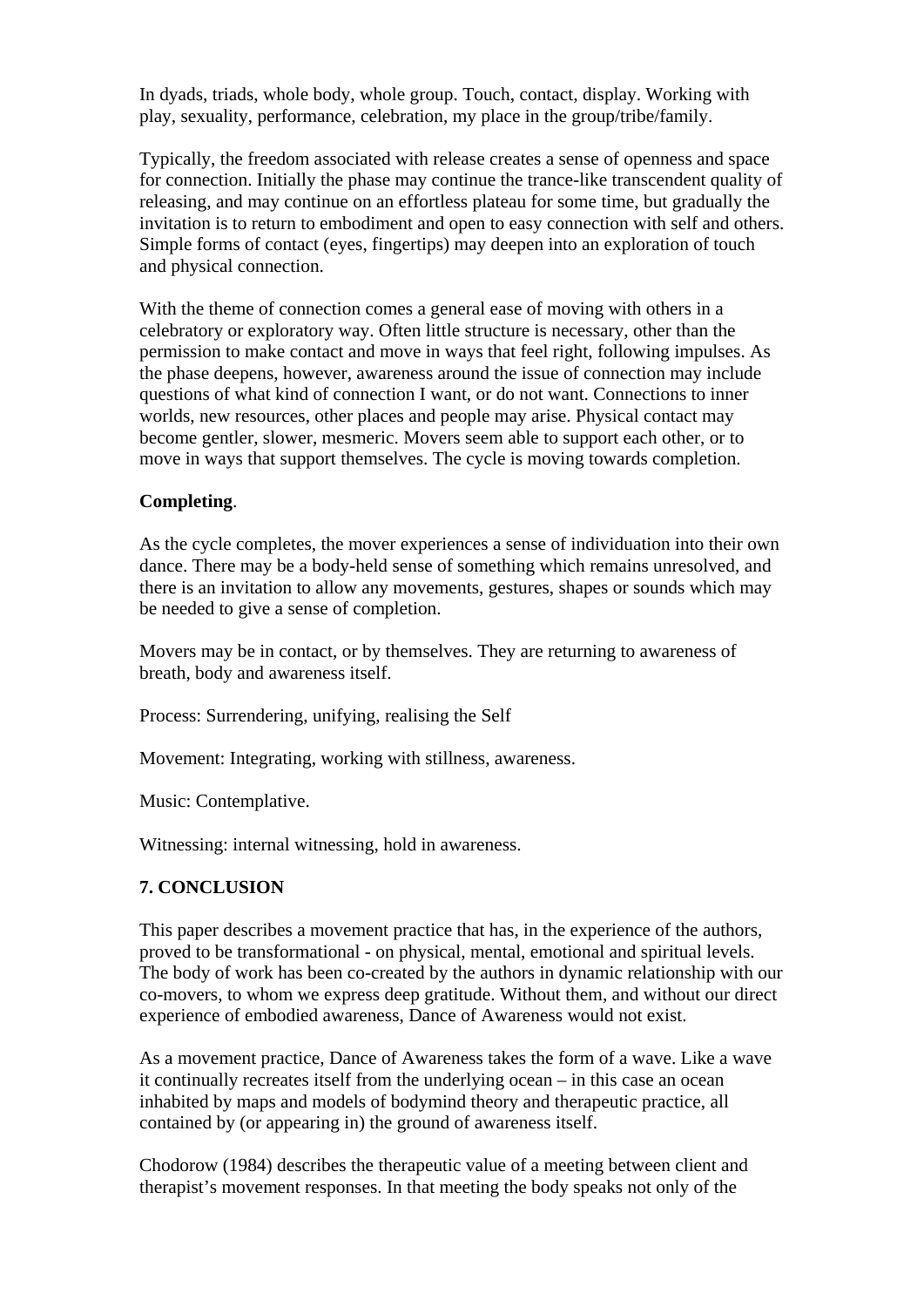immediacy of the moment, but also of past body-held memories. As a regular practice, Dance of Awareness gives the body the space to tell its story, and to have this story witnessed and validated by others. This can move participants beyond expression and connection, to profound authenticity on personal, interpersonal and transpersonal levels.

We hope that this paper may provide a useful framework for those who wish to explore the therapeutic benefits of working with dance, and who share our curiosity about the mysteries of our embodied awareness, and how they are revealed through movement.

July 2012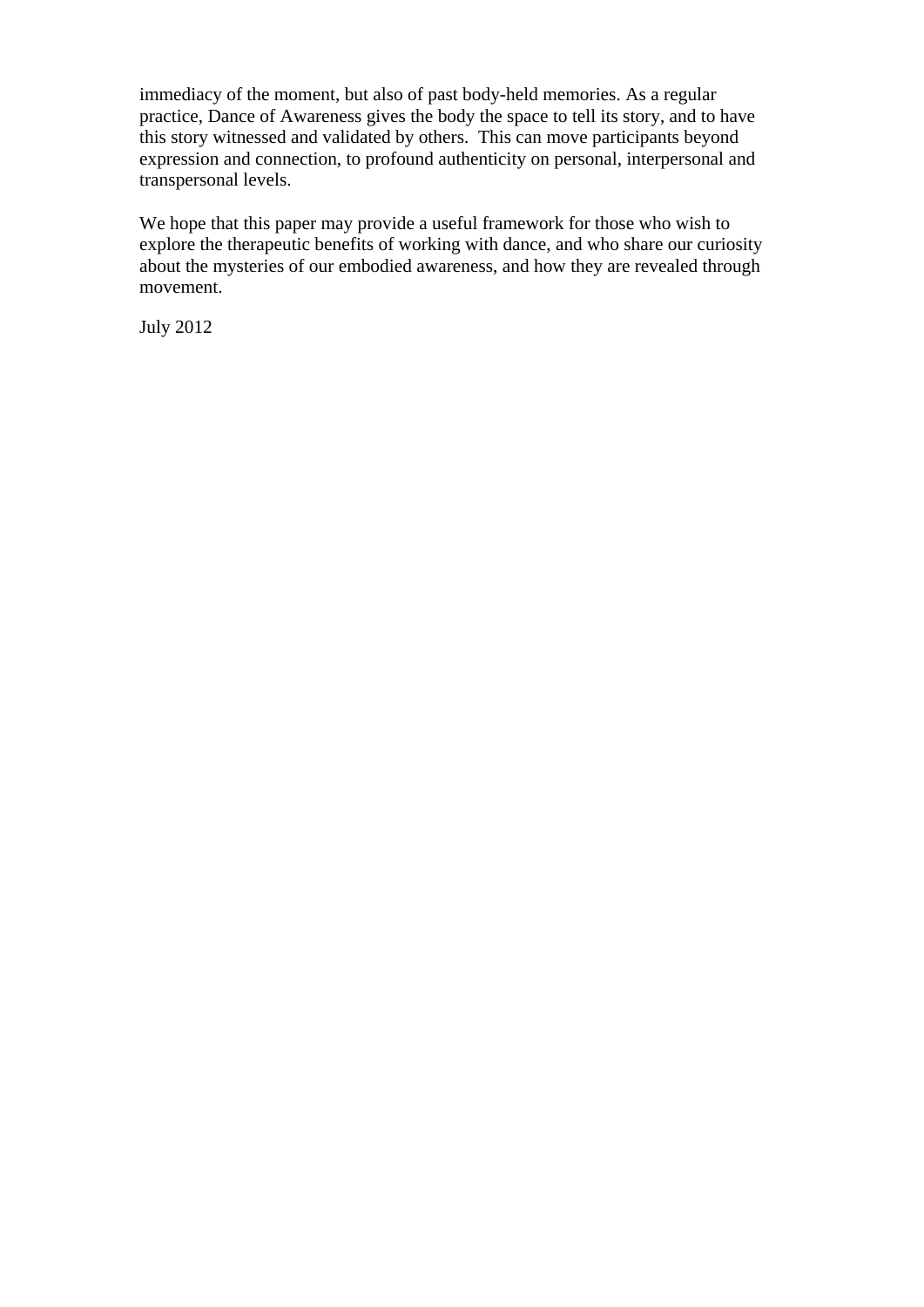#### **References**

Adler J. (2002). *Offering from the Conscious Body.* Vermont: Inner Traditions.

Boadella D. (1987). *Lifestreams* London: Routledge.

Brown T. (2009). *Deep Bodywork and the Dance of Awareness*. http://www.bodyworks.org.uk/DeepBodywork\_and\_the\_Dance\_of\_Awareness.pdf Accessed 4.5.12

Chaiklin S., Schmais C. (1986). 'The Chace Approach to Dance Therapy' in Lewis, P. (Ed.) *Theoretical Approaches in Dance Movement Therapy (Vol 1).* Dubuque: Kendall Hunt.

Chodorow J. (1991). *Dance Therapy & Depth Psychology*. London and New York: Routledge

Cohen B.B. (1993). *Sensing, Feeling and Action.* Northampton MA: Contact Editions.

Frank R. (2001). *Body of Awareness*. Massachusetts: Gestalt Press.

Gadamer H.G. (1994). *Truth and method, 2nd revised ed.* (J. Weinsheimer, & D. Marshall, Trans.). New York: Continuum Publishers. (Original work published in 1960).

Gelso C.J., Carter J.A., (1985). The relationship in counselling and psychotherapy: components, consequences, and theoretical antecedents, *The Counselling Psychologist*  1985; 13:155–243.

Gill N. (2004). *Already Awake*. Salisbury: Non-Duality Press.

Gomez, L. (1997). *An Introduction to Object Relations*. London: Free Association Books.

Hartley L. (2004). *Somatic Psychology: Body, Mind and Meaning.* London and Philadelphia: Whurr.

Johnson S. (1994). *Character Styles*. New York: W.W. Norton.

Juhan D. (1987). *A Handbook for Bodywork*. New York: Station Hill Press.

Kepner J. (1987). *Body Process: A Gestalt Approach to Working with the Body in Psychotherapy.* New York: Gardner.

Kohut, H. (1971). *The analysis of the self.* New York: International Universities Press.

Lowen A (1975). *Bioenergetics*. New York: Coward, McCann & Geoghehan.

Mahler M.S. (1989). *The psychological birth of the human infant : symbiosis and individuation.* London: Maresfield Library.